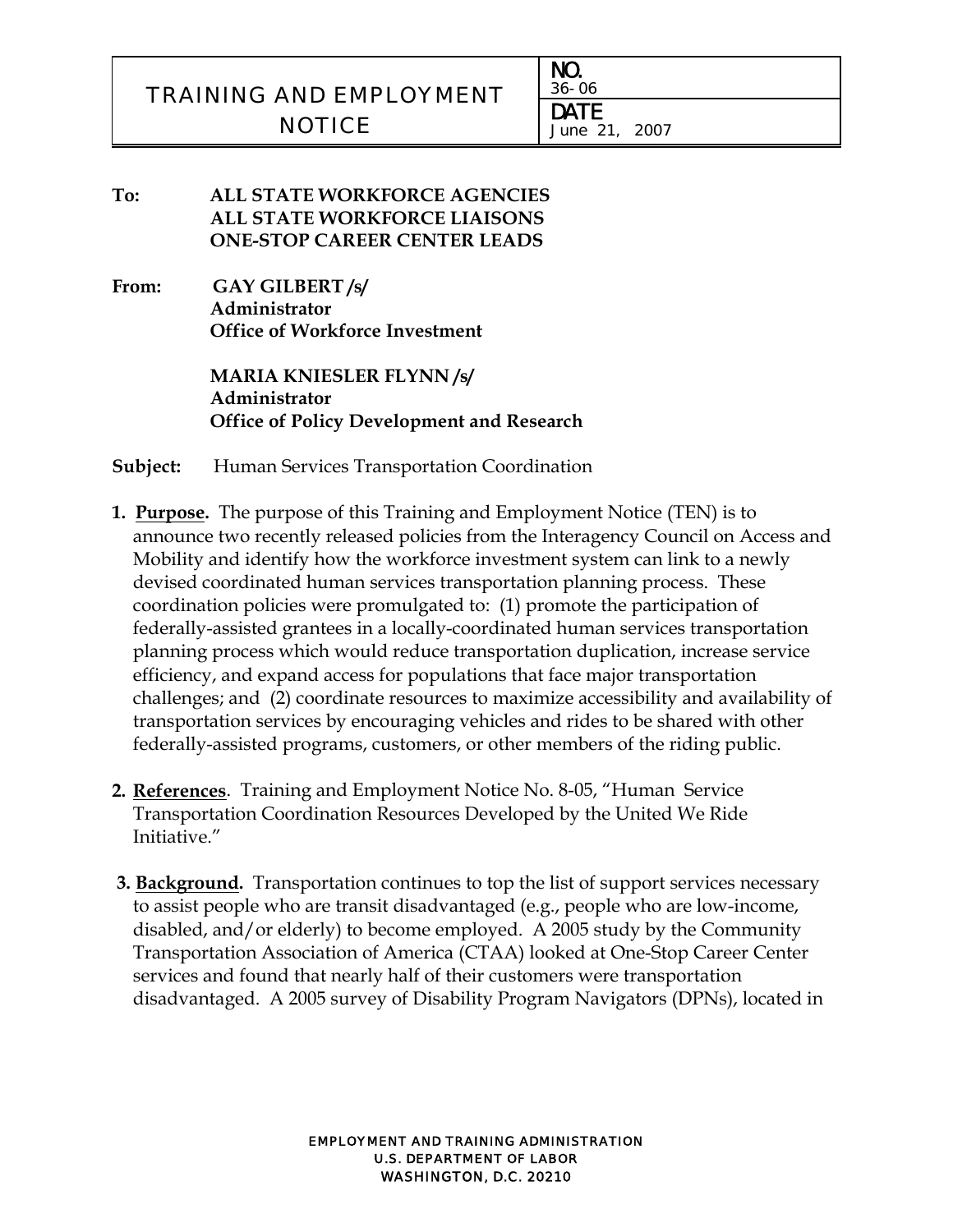One-Stop Career Centers, identified transportation as the most significant barrier to employment. Transportation is a frequently cited barrier to both employment and access to the One-Stop Career Centers' services for customers who fall into one of the groups above.

Approximately 80 percent of One-Stop Career Centers recently surveyed by CTAA provide some form of transportation assistance to their customers. While most provide information on available transportation services, some One- Stop Career Centers provide more direct services, such as tokens or vouchers to ride transit, gas allowance for car trips, funding for bus or van services, in addition to other support.

**4. Interagency Coordinating Council.** Presidential Executive Order 13330, issued on February 24, 2004, established the interagency transportation Coordinating Council on Access and Mobility (CCAM) to reduce duplication among federally-funded human service transportation services, increase the efficient delivery of such services, and expand transportation access for persons who are older, have disabilities, are low-income, children, and other disadvantaged populations.

CCAM members are charged with implementing actions and developing guidance to accomplish Federal program grantee participation in locally-developed, coordinated public transit/human service coordinated planning processes. The Department of Labor (DOL) is a member of the CCAM and continues to work closely with the other partners (Departments of Veterans Affairs, Transportation, Health and Human Services, Education, Interior, Housing and Urban Development, United States Department of Agriculture, the Commissioner of the Social Security Administration, Attorney General, and Chairperson of the National Council on Disability) on issues related to human service transportation coordination. In October, 2005, the CCAM adopted two policies to achieve additional coordinated planning and transportation service delivery—local coordinated human service transportation planning process and vehicle resource sharing.

 **5. Coordinated Planning**. In its 2005 Report to President George W. Bush, the CCAM recommended that a coordinated planning process for human service transportation programs be established. Subsequently on August 10, 2005, the President signed legislation to reauthorize Federal public transportation and highway programs that included such a coordinated planning process. This legislation, the Safe, Affordable, Flexible, Efficient Transportation Equity Act, A Legacy for Users (SAFETEA-LU), included a requirement for a "locally developed, coordinated public transit human service plan" for the Federal Transit Administration's (FTA) three human service transportation programs for underserved populations, which are the Elderly Individuals and Individuals with Disabilities, Job Access and Reverse Commute, and the New Freedom Programs. Funding for these programs is contingent upon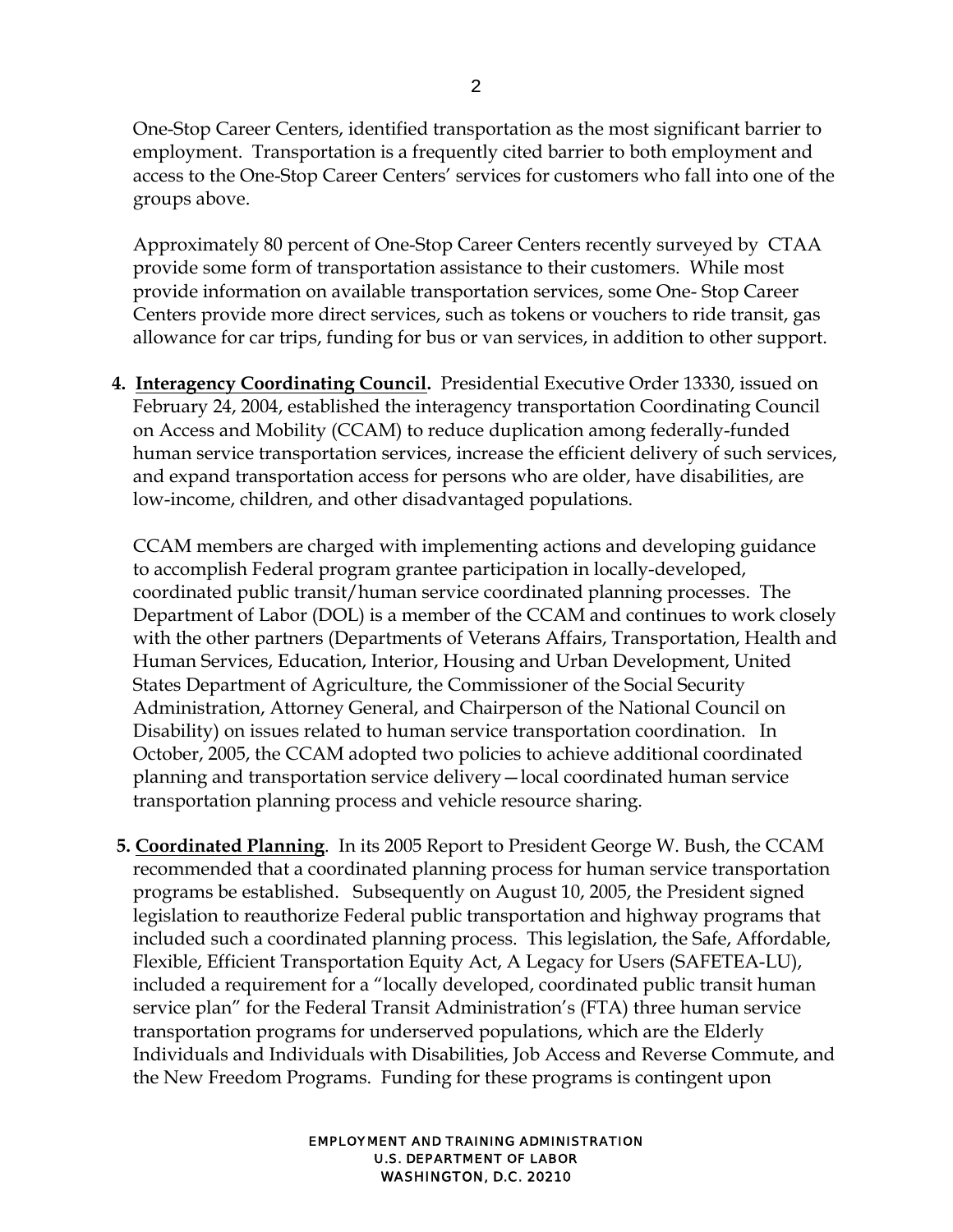communities establishing an initial locally-coordinated transportation plan by 2007 and a complete plan by 2008.

 **6**. **CCAM Vehicle Resource Sharing Policy**. While workforce investment programs only reimburse individual customer travel costs rather then invest in transportation service delivery systems, knowledge of the CCAM Vehicle Sharing policy may be of interest to recipients of workforce investment funding. This policy clarifies that Federal cost principles do not restrict Federally-assisted grants and programs to serve only their own customers. Applicable cost principles enable grantees to share their own vehicles, if the cost of providing transportation to the community is also shared.

 This policy seeks to maximize the use of all available transportation vehicles and facilitates access for persons with disabilities, persons with low income, children, and senior citizens to and from community and medical sites, employment and training opportunities, and other necessary services. Such arrangements can enhance service by increasing the pool of transportation services, reducing the amount of time that vehicles are idled, and reducing or eliminating duplication of routes and services in the community. Although this policy may not always apply to One-Stop Career Centers, it is important to be aware of it as you participate in the local coordinated planning process. Refer to the attached policy statement.

- **7. CCAM Local Coordinated Human Services Transportation Planning Process.** This policy states that Federally-assisted grantees having significant involvement in providing service delivery should participate in a local coordinated human service transportation policy and develop plans to achieve the objectives of reducing duplication, increasing service efficiency, and expanding access to persons who are transportation-disadvantaged. Refer to the attached policy statement.
- **8. How to Get Involved in the Coordinated Planning Process.** Participation by a wide variety of stakeholders, including One-Stop Career Centers and Local Workforce Investment Boards (LWIBs), is required in the development of locally-coordinated public human services transportation plans. One-Stop Career Center and LWIB staff can take advantage of the funding programs listed above and the new coordinated planning process described here to increase transportation for persons who are lowincome, older, have disabilities, and other One-Stop Career Center customers.

The most effective way for LWIBs and One-Stop Career Centers to become involved with the development of this coordinated plan is to contact the Metropolitan Planning Organizations (MPOs) in urbanized areas to ask about the statewide planning process. A national directory of state MPOs can be found at: http://www.ampo.org/directory/index.php.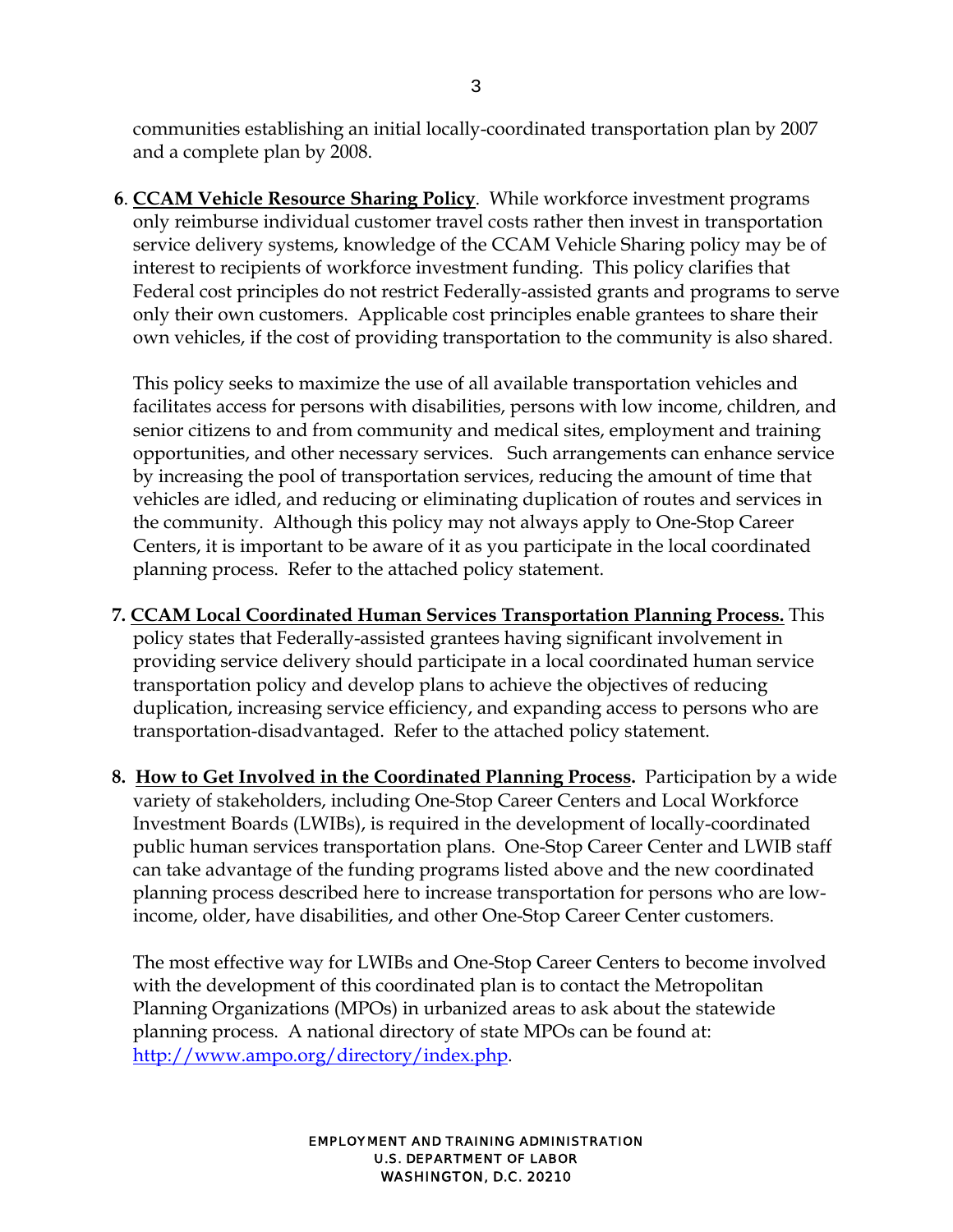One-Stop Career Centers outside urbanized areas need to contact transportation providers operating in the areas served by their One-Stop Career Centers and/or their state Department of Transportation about the statewide planning process.

The Federal Transit Administration has released its final guidance on SAFETEA-LU's three human service transportation programs (Elderly Individual and Individuals with Disabilities, Job Access and Reverse Commute, and New Freedom), including the new requirement for developing a coordinated public transit human service transportation plan. The final guidance is available at: http://www.fta.dot.gov/laws/circulars/leg\_reg\_6622.html

### **9. Additional SAFETEA-LU Provisions**.

### a) Job Access and Reverse Commute (JARC)

SAFETEA-LU continues to fund the JARC program, which provides communities with funding to develop and support transportation services to connect people who are low income and/or welfare recipients with employment sites. This program provides formula-based assistance to states and urbanized areas based on low-income and Temporary Assistance for Needy Families (TANF) populations. Funding is provided for local programs that offer job access and reverse commute transportation services for individuals who are low income and who live in the city core and work in suburban locations.

Urbanized area recipients and states select JARC projects based on competitive solicitations. Funds may be awarded for capital projects (80 percent federal share) or operating projects (50 percent federal share). Under SAFETEA-LU, the program continues its allowance for matching dollars to be supplied through other Federal funding, such as the TANF program, the Workforce Investment Act (WIA), Social Security Block Grants (SSBG), and the U.S. Department of Housing and Urban Development (HUD), in addition to traditional state and local investments.

 JARC projects must be derived from the coordinated local human services transportation plans starting in FY 2007. To facilitate these planning efforts, up to 10 percent of JARC funds may be used for project administration, planning and technical assistance activities. The JARC program is funded for \$138 million in 2006, \$144 million in 2007, \$156 million in 2008, and \$165 million in 2009. (http://www.fta.dot.gov/laws/circulars/leg\_reg\_6623.html; http://www.fta.dot.gov/documents/FTA\_New\_Freedom\_Fact\_Sheet\_Sept05.pd f).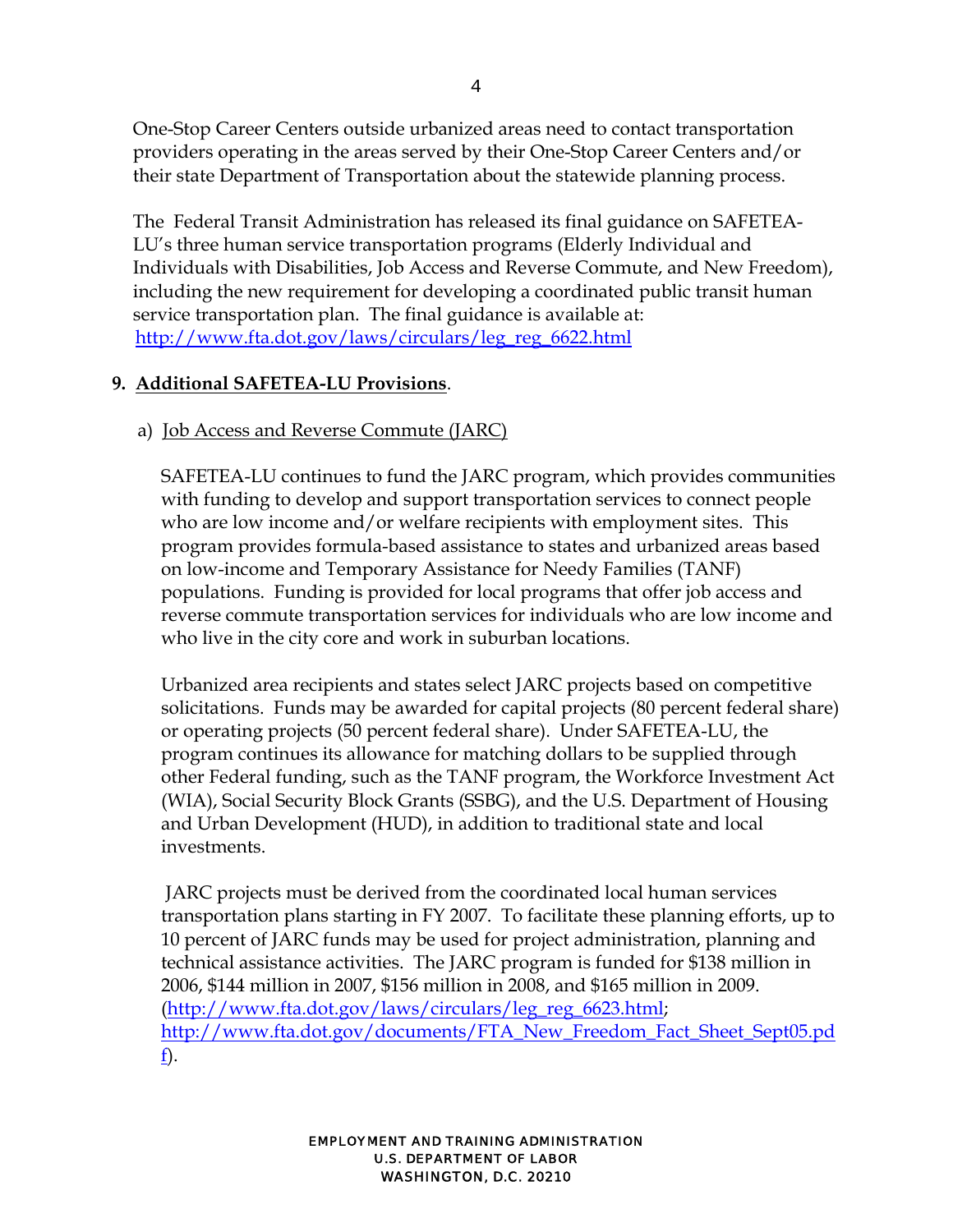#### b) New Freedom Program

SAFETEA-LU continues all the transit programs that have helped address the mobility needs of persons with disabilities. It also adds a new program, the New Freedom Program, which further enhances the national commitment to access and mobility. The New Freedom Program is funded at \$78 million for fiscal year 2006, \$81 million for fiscal year 2007, \$87.5 million for fiscal year 2008, and \$92.5 million for fiscal year 2009.

The New Freedom Program is a formula-based grant that is part of a larger, government-wide New Freedom Initiative (NFI) that President Bush established in 2001 under Presidential Executive Order 13217. The NFI promotes the integration of persons with disabilities into the workforce and into community life through a variety of strategies implemented by the Federal Departments of Labor, Health and Human Services, Housing and Urban Development, Education, Justice, Veterans Affairs, and now Transportation.

Funds will be awarded competitively and eligible sub-recipients are units of state or local government, nonprofit organizations, and other public and private operators of public transportation services. New Freedom Program transportation projects are to be derived from locally-developed, coordinated public transit-human service transportation plans.

Communities can use New Freedom Program transportation dollars to provide expanded public transportation services and alternatives to public transportation beyond those accessible transportation services required by the Americans with Disabilities Act (ADA). Such services may assist persons with disabilities to access jobs and employment-related services beyond those provided by existing transit systems. The New Freedom Program's formula grant goal is to provide additional tools to overcome barriers facing Americans with disabilities seeking integration into the workforce and full participation in society. These funds may be used for capital expenses (at an 80 percent Federal share) or operating expenses (at a 50 percent Federal share). The non-Federal share may be obtained from cash, service agreements with state, local or private social services organizations, or from other Federal funding sources, including TANF and WIA, which allow their funds to be expended on transportation activities. (http://www.fta.dot.gov/laws/circulars/leg\_reg\_6624.html; http://www.fta.dot.gov/documents/FTA\_New\_Freedom\_Fact\_Sheet\_Sept05.pd f).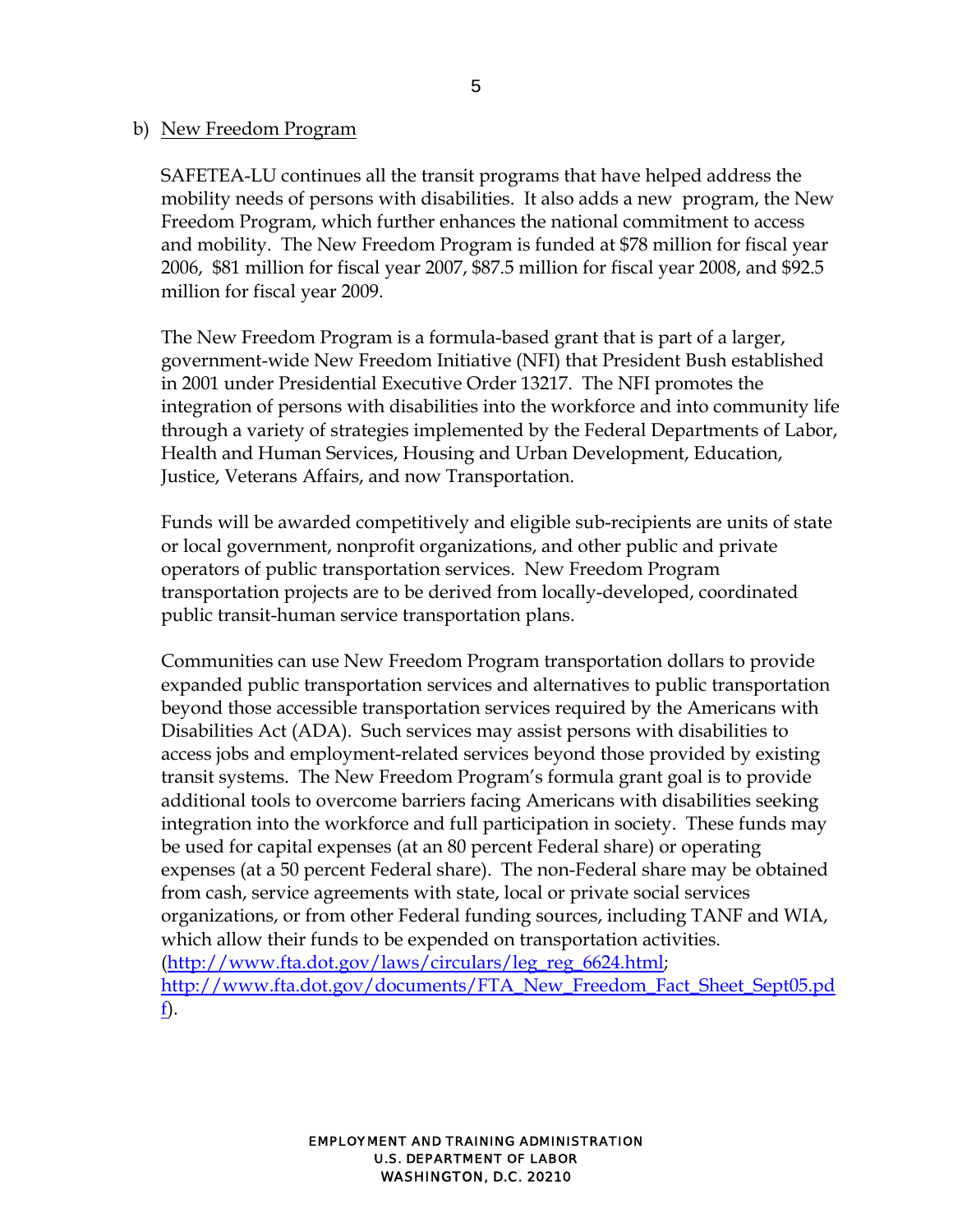### c) Mobility Management/Transportation Navigation Activities

As communities build partnerships, employ new approaches, and secure funding to begin or maintain additional transportation services, they are also implementing efforts to ensure that as many people as possible can access services to get them where they need to go. The concept of mobility management (now frequently referred to as one-on-one transportation coordination or transportation navigation) is an activity increasingly being adopted by coalitions of workforce development professionals, the disability services community, human service agencies, and transportation providers.

Local communities are beginning to explore options for funding transportation navigators as staff to address individual travel needs. Transportation navigators could undertake a range of roles from working at a community/regional level to ensure that there are enough transportation services available to meet the needs of a diverse population with a myriad of destinations to actually working on a oneon-one basis with One-Stop Career Center customers so that they can link to those available services. Although mobility management and transportation navigator activities are eligible expenses under the JARC and New Freedom Programs, SAFETEA-LU transportation navigation/mobility management activities can be funded by other FTA programs as well. When FTA funds are used for mobility management/transportation navigator activities, a 20 percent non-FTA match is required. As with the JARC and New Freedom Programs, this match can be obtained from other Federal programs, in addition to dollars derived from cash, debt reserves, state or local government revenues, or income from social service contracts, even if those funds are Federal in origin.

#### **10. Resources**

- a) *United We Ride* is an interagency Federal initiative that supports states and their localities in developing coordinated human services planning activities and delivery systems. Resource and technical assistance information is available at www.unitedweride.gov.
- b) One Vision. One Call. is new educational campaign, launched by United We Ride, to simplify access in every community across America. Regardless of who you are, where you are going, what type of ride you need, who is providing the ride, or who is paying for the ride—consumers should only have to call one number. One Vision. One Call. includes a brochure, PowerPoint presentation, and talking points that can be used across the country to help educate consumers, providers, and policy makers. Materials are available at:

http://www.unitedweride.gov/1\_1207\_ENG\_HTML.htm